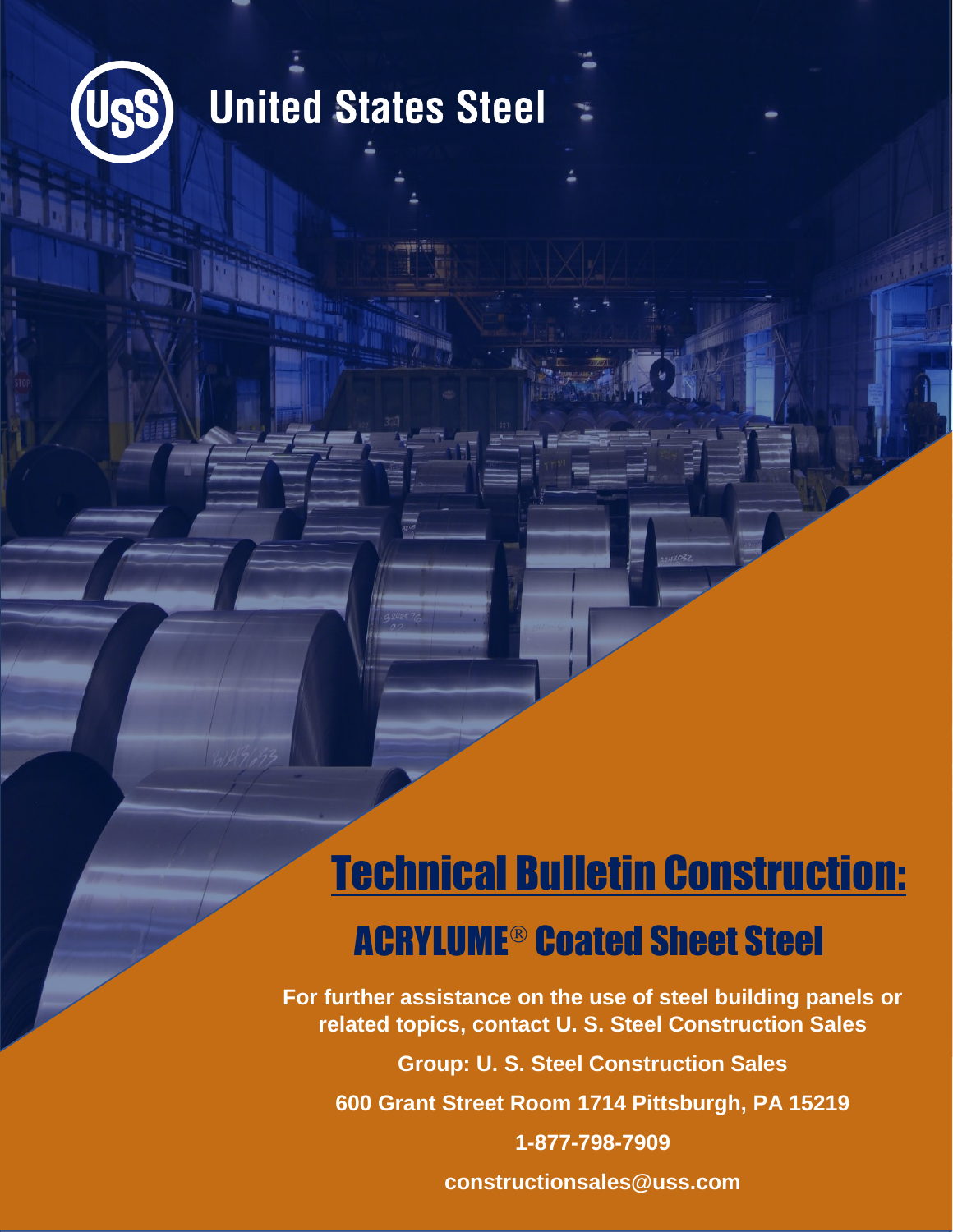# ACRYLUME® Coated Sheet Steel

The material in this paper is intended for general information only. Any use of this material in relation to any specific application should be based on independent examination and verification of its unrestricted availability for such use, and a determination of suitability for the application by professionally qualified personnel. No license under any United States Steel Corporation patents or other proprietary interest is implied by the publication of this paper. Those making use of or relying upon the material assume all risks and liability arising from such use or reliance.



For further assistance on the use of steel building panels or related topics, contact U. S. Steel Construction Sales Group:

> U. S. Steel Construction Sales 600 Grant Street Room 1714 Pittsburgh, PA 15219 1-877-798-7909 constuctionsales@uss.com



**United States Steel** 

### **Product Description**

ACRYLUME<sup>®</sup> is the trade name for an advanced sheet steel product having a highly corrosion resistant coating of 55% aluminum-zinc alloy followed by a stateof-the-art polymeric passivation system. This passivation system consists of an acrylic-based polymer resin system and inorganic corrosion inhibitors.

ACRYLUME<sup>®</sup> Coated Sheet Steel was developed to allow roll-forming without the need for additional lubrication. This product provides the added benefits of greater resistance to hand and foot printing and will weather more uniformly. For highly visible applications, ACRYLUME<sup>®</sup> Coated Sheet has limitations. Since the acrylic passivation system is a thin, temporary, clear coating, differences in base metal surface could be noticeable, particularly if panels from different coils get mixed prior to shipping or at the job site. Also, the clarity of the passivation system may have some variation from one production lot to the next. If uniform appearance is critical to the end user, then a painted product would offer the best solution.

### **Product Attributes**

ACRYLUME<sup>®</sup> Sheet Steel takes the superior performance attributes of GALVALUME<sup>®</sup> Coated Sheet Steel and combines them with the additional benefits provided by the acrylic passivation system. A few of these additional benefits include:

### **Increased Resistance to Hand and/or Foot Marking**

The barrier protection of the acrylic coating significantly reduces the hand and foot marking, or "fingerprinting," that can occur during installation. The acrylic resin system blocks the oils from the installer's hands from reacting with the surface of the metallic coating, resulting in a more aesthetically acceptable panel surface.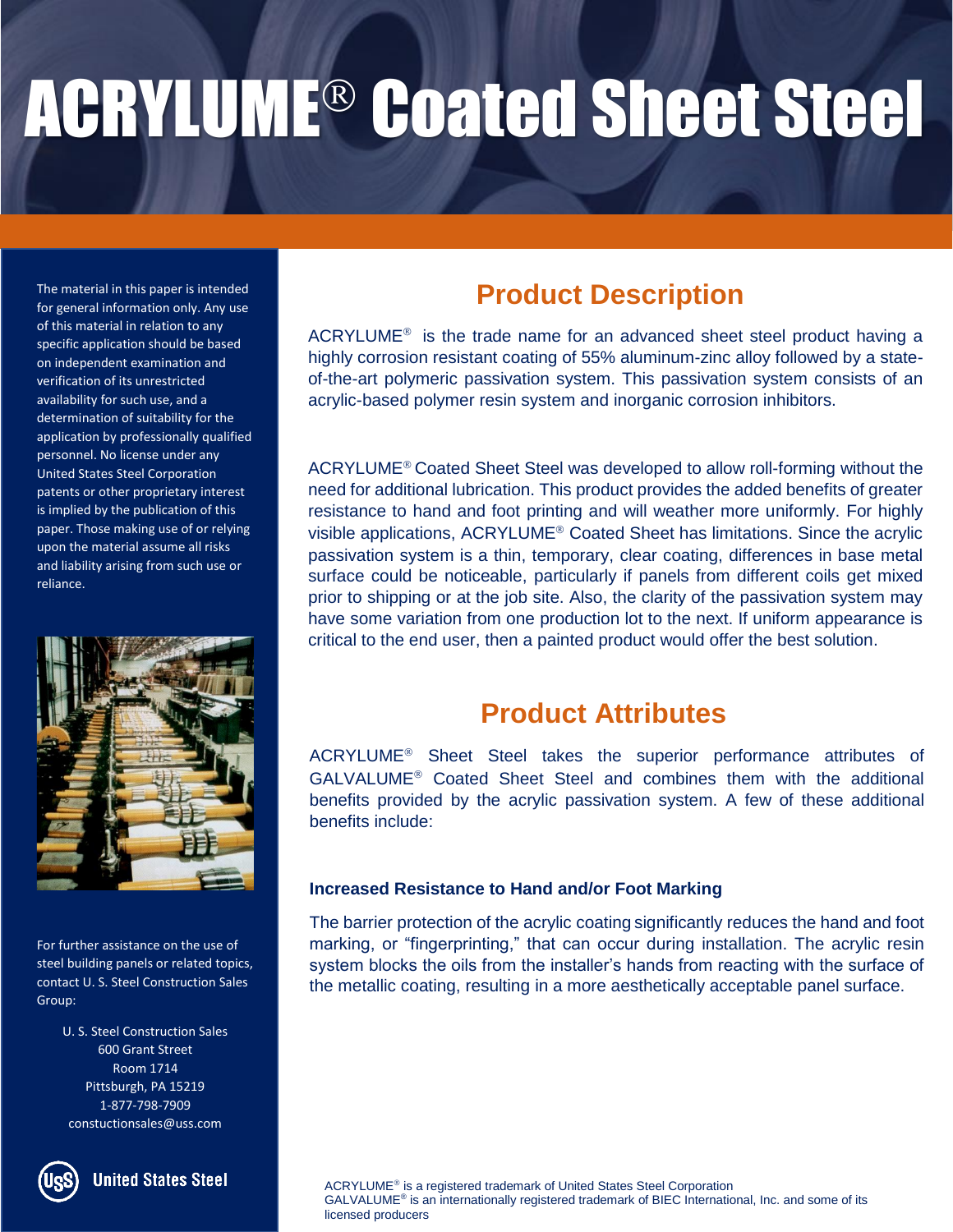# ACRYLUME® Coated Sheet Steel

The material in this paper is intended for general information only. Any use of this material in relation to any specific application should be based on independent examination and verification of its unrestricted availability for such use, and a determination of suitability for the application by professionally qualified personnel. No license under any United States Steel Corporation patents or other proprietary interest is implied by the publication of this paper. Those making use of or relying upon the material assume all risks and liability arising from such use or reliance.

For further assistance on the use of steel building panels or related topics, contact U. S. Steel Construction Sales Group:

> U. S. Steel Construction Sales 600 Grant Street Room 1714 Pittsburgh, PA 15219 1-877-798-7909 constuctionsales@uss.com

**United States Steel** 

#### **Increased Formability**

 $GALVALUME<sup>®</sup>$  Coated Sheet Steel has been traditionally produced with a millapplied vanishing oil, especially for bare applications. The vanishing oil furnished some transit corrosion protection, but its main purpose was to provide lubricity for roll forming operations. For difficult forming applications, like standing seam roofing (SSR), additional oil was often needed to successfully manufacture the panel. However, ACRYLUME® Coated Sheet Steel has been specifically designed to eliminate the need for oiling at the mill or at the roll former. ACRYLUME<sup>®</sup> Coated Sheet Steel has been successfully roll formed on some of the toughest SSR profiles in the industry without the need for any additional lubrication.

#### **Increased Corrosion Resistance**

The combination of the acrylic-based polymer resin system and the inorganic corrosion inhibitor provide ACRYLUME<sup>®</sup> Coated Sheet Steel with superior corrosion resistance in both transit corrosion and differential weathering after panel installation. The barrier properties of the passivation system provide increased protection during shipment and construction. The acrylic based coating is very thin and may be weathered away over time.